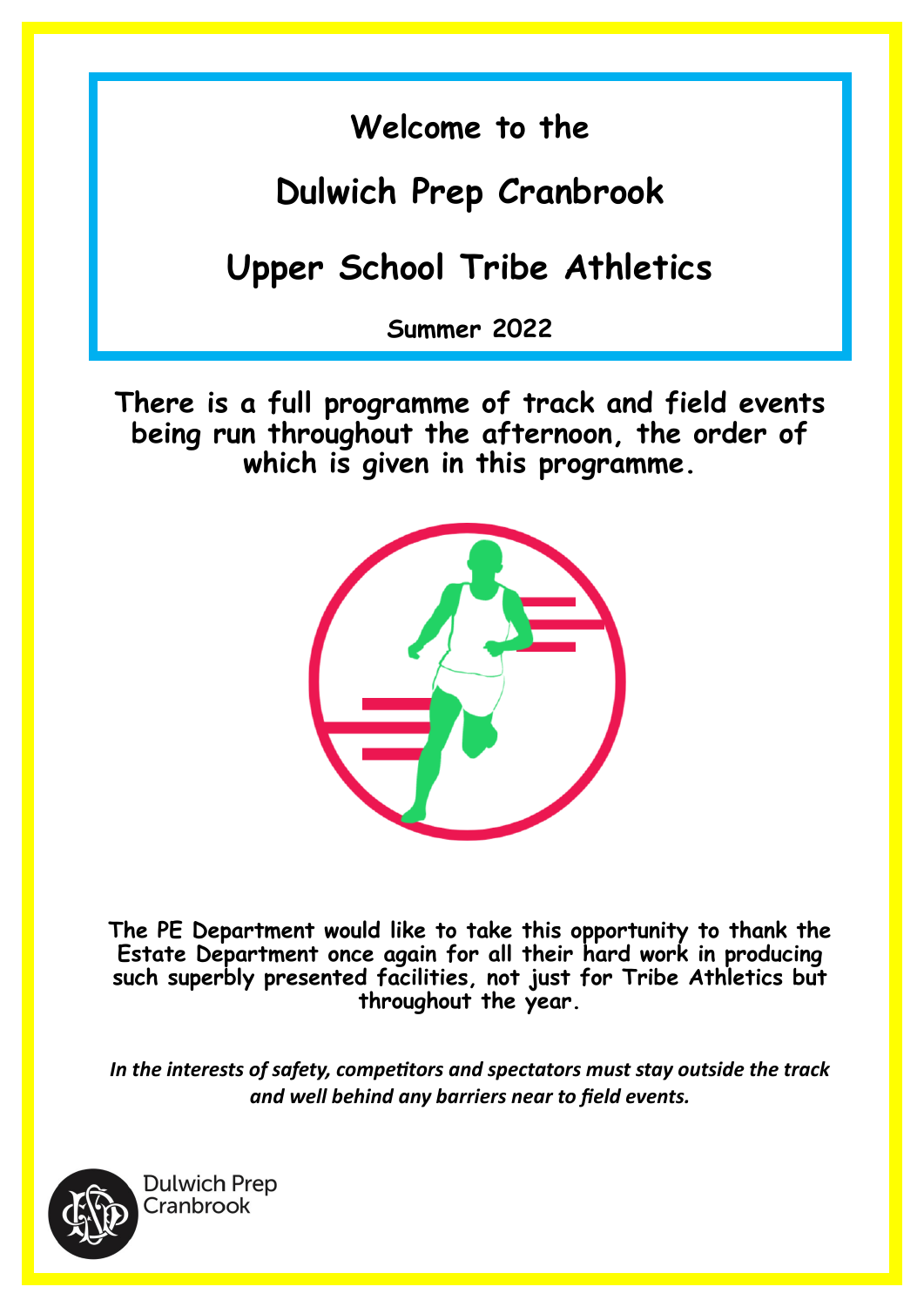### **Track Timetable**

| בפ | -2011 | cк<br>ra<br>а<br>н |
|----|-------|--------------------|
|    |       |                    |

| <b>Time: 2:15pm</b>                        |                              |         |  |  |  |  |  |  |
|--------------------------------------------|------------------------------|---------|--|--|--|--|--|--|
|                                            | T1 Year 5 Girls 100m         | 4 races |  |  |  |  |  |  |
|                                            | T2 Year 5 Boys 100m          | 2 races |  |  |  |  |  |  |
|                                            | T3 Year 5 Girls 300m         | 1 race  |  |  |  |  |  |  |
|                                            | T4 Year 5 Boys 300m          | 1 race  |  |  |  |  |  |  |
|                                            | T5 Year 5 Girls 200m         | 1 race  |  |  |  |  |  |  |
|                                            | T6 Year 5 Boys 200m          | 1 race  |  |  |  |  |  |  |
|                                            | T7 Year 5 Girls 4x100m relay |         |  |  |  |  |  |  |
|                                            | T8 Year 5 Boys 4x100m relay  |         |  |  |  |  |  |  |
| T9 Year 5 Boys and Girls mixed tribe relay |                              |         |  |  |  |  |  |  |
|                                            | T9b Visitors race            |         |  |  |  |  |  |  |

### **Year 6 Track**

| Time: 3pm               |         |  |  |  |  |  |  |
|-------------------------|---------|--|--|--|--|--|--|
| T10 Year 6 Girls 100m   | 3 races |  |  |  |  |  |  |
| T11 Year 6 Boys 100m    | 5 races |  |  |  |  |  |  |
| T12 Year 6 Girls 800m   | 1 race  |  |  |  |  |  |  |
| T13 Year 6 Boys 800m    | 1 race  |  |  |  |  |  |  |
| lT14 Year 6 Girls 300m  | 1 race  |  |  |  |  |  |  |
| T15 Year 6 Boys 300m    | 1 race  |  |  |  |  |  |  |
| T16 Year 6 Girls 200m   | 1 race  |  |  |  |  |  |  |
| T17 Year 6 Boys 200m    | 1 race  |  |  |  |  |  |  |
| T18 Year 6 Girls 4x100m | 1 race  |  |  |  |  |  |  |
| T19 Year 6 Boys 4x100m  | 1 race  |  |  |  |  |  |  |
|                         |         |  |  |  |  |  |  |

### **Year 7 & 8 Track**

| Time: 4pm                       |         |  |
|---------------------------------|---------|--|
| T20 Year 7 Girls 100m           | 2 races |  |
| T21 Year 7 Boys 100m            | 2 races |  |
| T22 Year 8 Girls 100m           | 4 races |  |
| T23 Year 8 Boys 100m            | 2 races |  |
| T24 Year 7&8 Girls 800m         | 1 race  |  |
| T25 Year 7&8 Boys 800m          | 1 race  |  |
| T26 Year 7&8 Girls 300m         | 1 race  |  |
| T27 Year 7&8 Boys 300m          | 1 race  |  |
| T28 Year 7&8 Girls 200m         | 1 race  |  |
| T29 Year 7&8 Boys 200m          | 1 race  |  |
| T30 Year 7&8 Girls 4x100m relay |         |  |
| T31 Year 7&8 Boys 4x100m relay  |         |  |
| T32 Year 8 Pole Race            |         |  |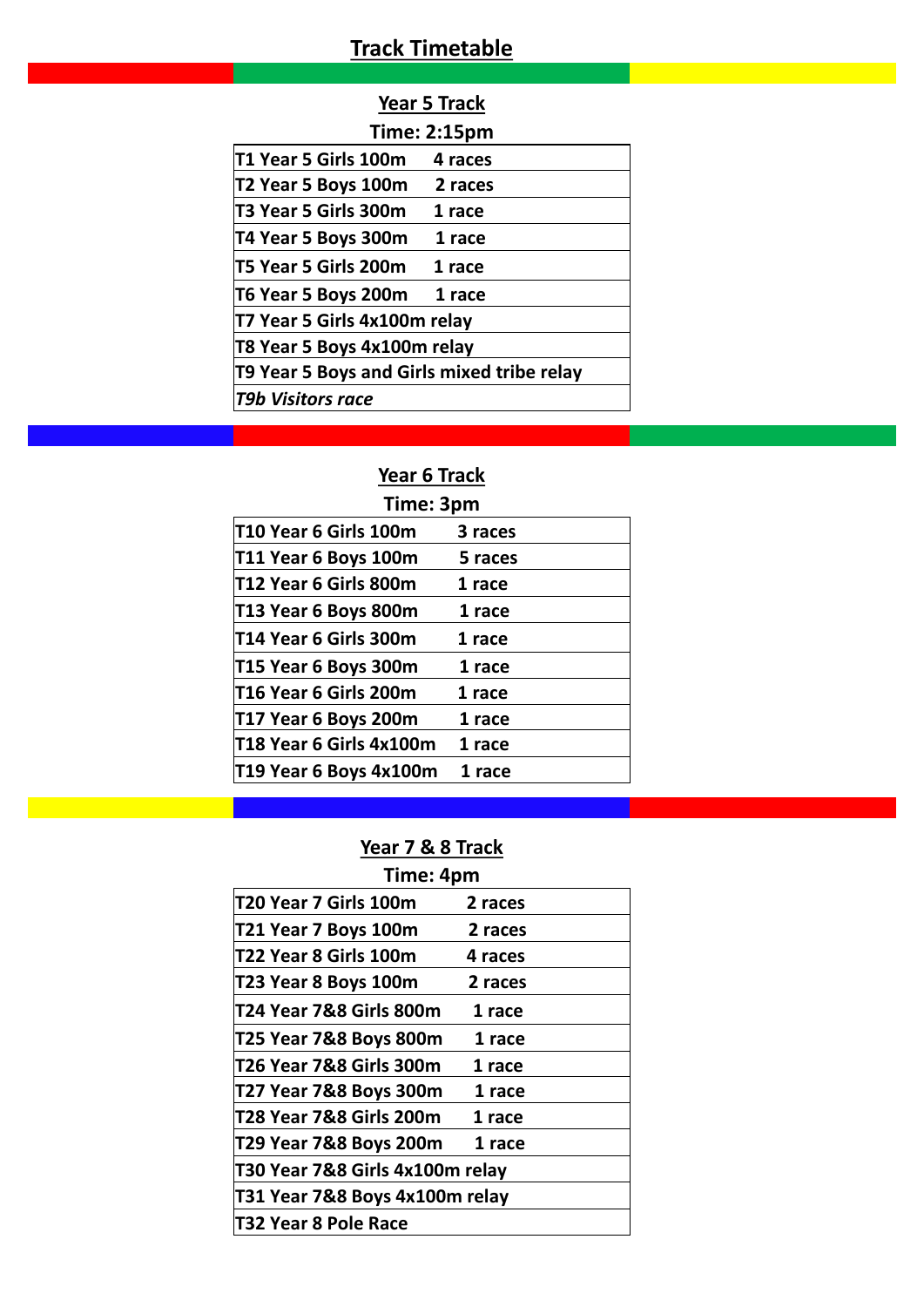### **Field Timetable**

**Time: 1:50pm Time: 2pm**

**Yr 6 Boys & Girls High Jump Area 1 Yr 7&8 Girls Javelin**

**Pit 1 Chippeway & Deerfeet Boys Area 2 Yr 7&8 Boys Javelin**

**Time: 2:25pm**

**Yr 6 Boys & Girls High Jump Cont.**

**Pit 1 Chippeway & Deerfeet Girls**

**Pit 2 Mohican & Ojibwas Girls**

**Tug of war - Yr 6 Boys**

### **Year 6 Jumps Year 7 & 8 Throws**

**Pit 2 Mohican & Ojibwas Boys Year 7&8 Boys & Girls Discus**

**Tug of war - Yr 6 Girls Year 7&8 Boys & Girls Shot Put**

**Year 7 & 8 Jumps Year 5 Cricket Ball Time: 3pm Time: 3pm Yr 7&8 Boys & Girls High Jump** Pit 1 Chippeway & Deerfeet Boys **Area 1 Yr 5 Boys** Pit 2 Mohican & Ojibwas Boys **Area 2 Group 1 Girls Tug of war - Year 7&8 Girls Area 3 Group 2 Girls Time: 3.25pm Yr 7&8 Boys & Girls High Jump Cont. Pit 1 Chippeway & Deerfeet Girls**

**Pit 2 Mohican & Ojibwas Girls Tug of war - Year 7&8 Boys**

**Yr 5 Boys & Girls High Jump Area 1 Group 1 Boys** 

**Pit 1 Chippeway & Deerfeet Boys Area 2 Group 2 Boys**

Pit 2 Mohican & Ojibwas Boys **Area 3 Group 1 Girls** 

**Time: 4:25pm**

**Yr 5 Boys & Girls High Jump cont.**

**Pit 1 Chippeway & Deerfeet Girls**

**Pit 2 Mohican & Ojibwas Girls**

**Tug of war - Yr 6 Boys**

# **Year 5 Jumps Year 6 Cricket Ball Time: 4pm Time: 4pm Tug of war - Yr 5 Girls Area 4 Group 2 Girls**

Presentations at 4:45pm approx. at the Headmaster's podium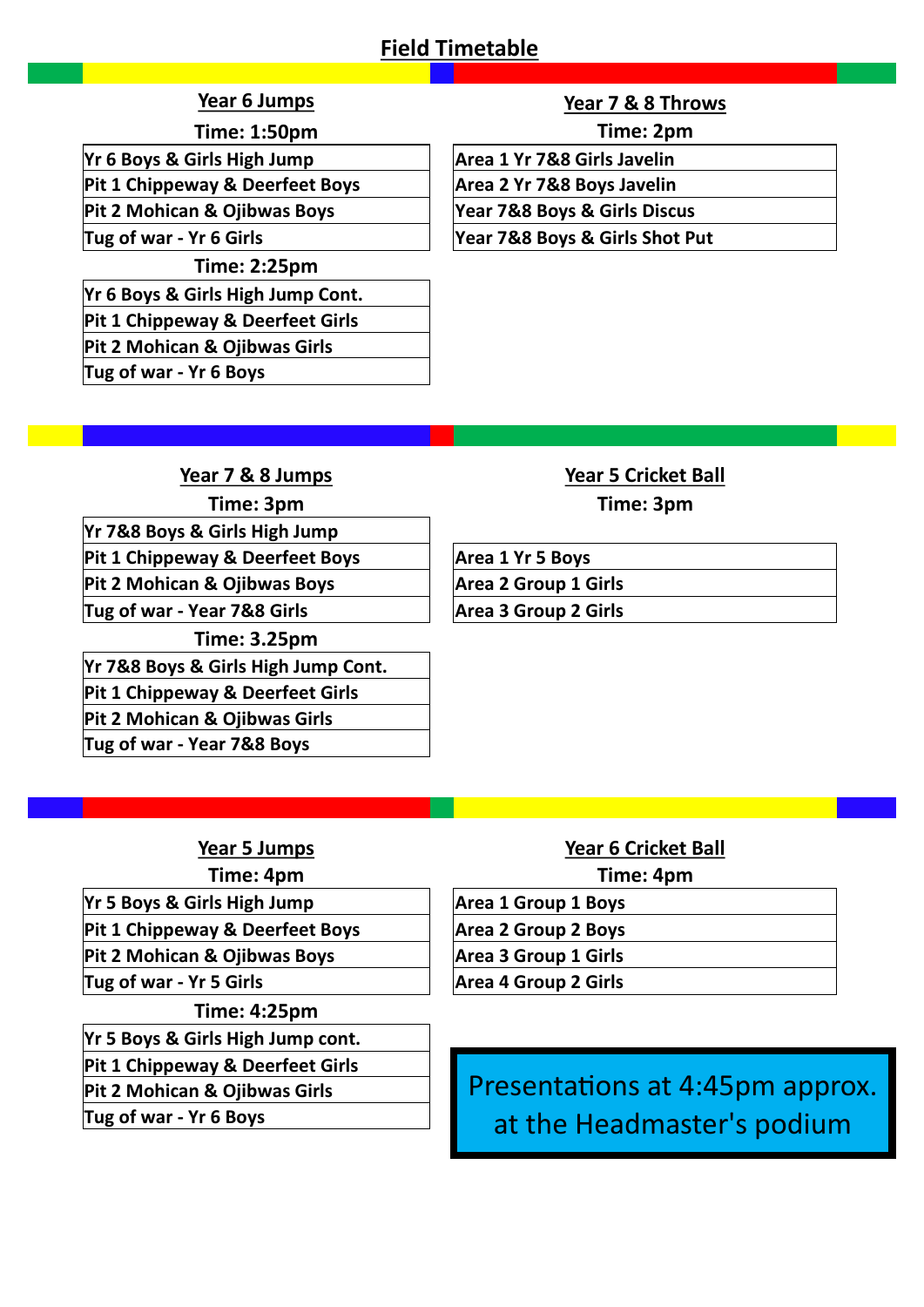## **School Records**

|                  | Year 5           |                   | Year 6          |                 | Year 7          |               | Year 8             |                    |
|------------------|------------------|-------------------|-----------------|-----------------|-----------------|---------------|--------------------|--------------------|
|                  | Girls            | <b>Boys</b>       | Girls           | <b>Boys</b>     | Girls           | <b>Boys</b>   | Girls              | <b>Boys</b>        |
| 100m             | 13.9             | 14.6              | 14.08           | 13.48           | 13.05           | 12.93         | 13                 | 12.18              |
|                  | <b>M</b> Dare    | <b>R</b> Brinklow | M.Gillham       | J McGeachy      | <b>K</b> Gaymer | <b>R</b> Read | <b>M</b> Dare      | <b>C</b> Macdonald |
|                  | 1986             | 2000              | 1986            | 2022            | 1989            | 2022          | 1989               | 2010               |
|                  |                  |                   |                 |                 |                 |               |                    |                    |
| 200 <sub>m</sub> | 29.1             | 30.7              | 29.4            | 28.1            | 27.9            | 26.8          | 26.7               | 24.8               |
|                  | <b>M</b> Dare    | J Ward            | <b>N</b> Pearse | E Bishop        | Dare/Claydon    | J Phillips    | <b>M</b> Dare      | <b>C</b> Macdonald |
|                  | 1986             | 2003              | 2010            | 1989            | 1988/2000       | 2001          | 1989               | 2010               |
|                  |                  |                   |                 |                 |                 |               |                    |                    |
| 300m             | 51.23            | 50.31             | 49.9            | 48.05           | 46.1            | 45.6          | 45.5               | 41.11              |
|                  | <b>G Shannon</b> | J Webb            | <b>N</b> Pearse | <b>T</b> Venton | H Claydon       | <b>S</b> Ward | <b>S</b> Tomkinson | N Oduro-Nyaning    |
|                  | 2016             | 2016              | 2010            | 2015            | 2000            | 2015          | 2007               | 2018               |

| 800m | 02:43:02  | $2.33$ min      | 02:36:06  | 2.24 min | 02:32:04    | $2.14$ min         | 02:25:06    | 2.10 min         |
|------|-----------|-----------------|-----------|----------|-------------|--------------------|-------------|------------------|
|      | C Freeman | <b>Phillips</b> | C Freeman | ∣ Webb   | J Rawlinson | <b>B</b> Errington | J Rawlinson | <b>D</b> Edmonds |
|      | 2003      | 1999            | 2004      | 2017     | 1995        | 2014               | 1996        | 1989             |

## **Track Records**

|      | Year 5    |             | Year 6    |                | Year 7          |             | Year 8    |                 |
|------|-----------|-------------|-----------|----------------|-----------------|-------------|-----------|-----------------|
|      | Girls     | <b>Boys</b> | Girls     | <b>Boys</b>    | Girls           | <b>Boys</b> | Girls     | <b>Boys</b>     |
| 100m | 15.45     | 15.38       | 15.02     | 14.82          | 14.95           | 13.98       | 14.19     | 12.83           |
|      | <b>BP</b> | <b>BP</b>   | <b>BP</b> | <b>H</b> Rolls | <b>K</b> Henley | <b>BP</b>   | <b>BP</b> | N Oduro-Nyaning |
|      |           |             |           | 2018           | 2018            |             |           | 2018            |

| 200m | 33.01 | 31.98      | 31.48           | 30.67          | 31.22           | 28.06           | 30.81 | 26.82     |
|------|-------|------------|-----------------|----------------|-----------------|-----------------|-------|-----------|
|      | BP    | J McGeachy | <b>K</b> Henley | <b>H</b> Rolls | <b>K</b> Henley | N Oduro-Nyaning | ΒP    | <b>BP</b> |
|      |       | 2021       | 2017            | 2018           | 2018            | 2017            |       |           |

| 300m | 51.23     | 50.31  | 52.01     | 49.11          | 51.5      | 46.28 | 49.51     | 41.22           |
|------|-----------|--------|-----------|----------------|-----------|-------|-----------|-----------------|
|      | <b>BP</b> | J Webb | <b>BP</b> | <b>H</b> Miles | <b>BP</b> | ВP    | <b>BP</b> | N Oduro-Nyaning |
|      |           | 2016   |           | 2018           |           |       |           |                 |

| 800m | 2.53.8             | 2.38.18        | 2.43.1          | 2.32.09        | 2.40.6    | 2.30.69              | 2.33.3    | 2.23.7          |
|------|--------------------|----------------|-----------------|----------------|-----------|----------------------|-----------|-----------------|
|      | <b>P</b> Hutchings | <b>H</b> Miles | <b>K</b> Henley | <b>H</b> Miles | <b>BP</b> | H Brummitt-<br>Evans | <b>BP</b> | N Oduro-Nyaning |
|      | 2021               | 2017           | 2017            | 2018           |           | 2017                 |           | 2018            |

| 4x100m | 66.6           | 63.4       | 63.4       | 60.3       | 59.8       | 56.1     | 56       | 54.3 |
|--------|----------------|------------|------------|------------|------------|----------|----------|------|
|        | $\cdot$ - 2011 | 2009<br>D. | $D - 2015$ | $O - 2004$ | $D - 2014$ | : - 2014 | : - 1990 | 1986 |